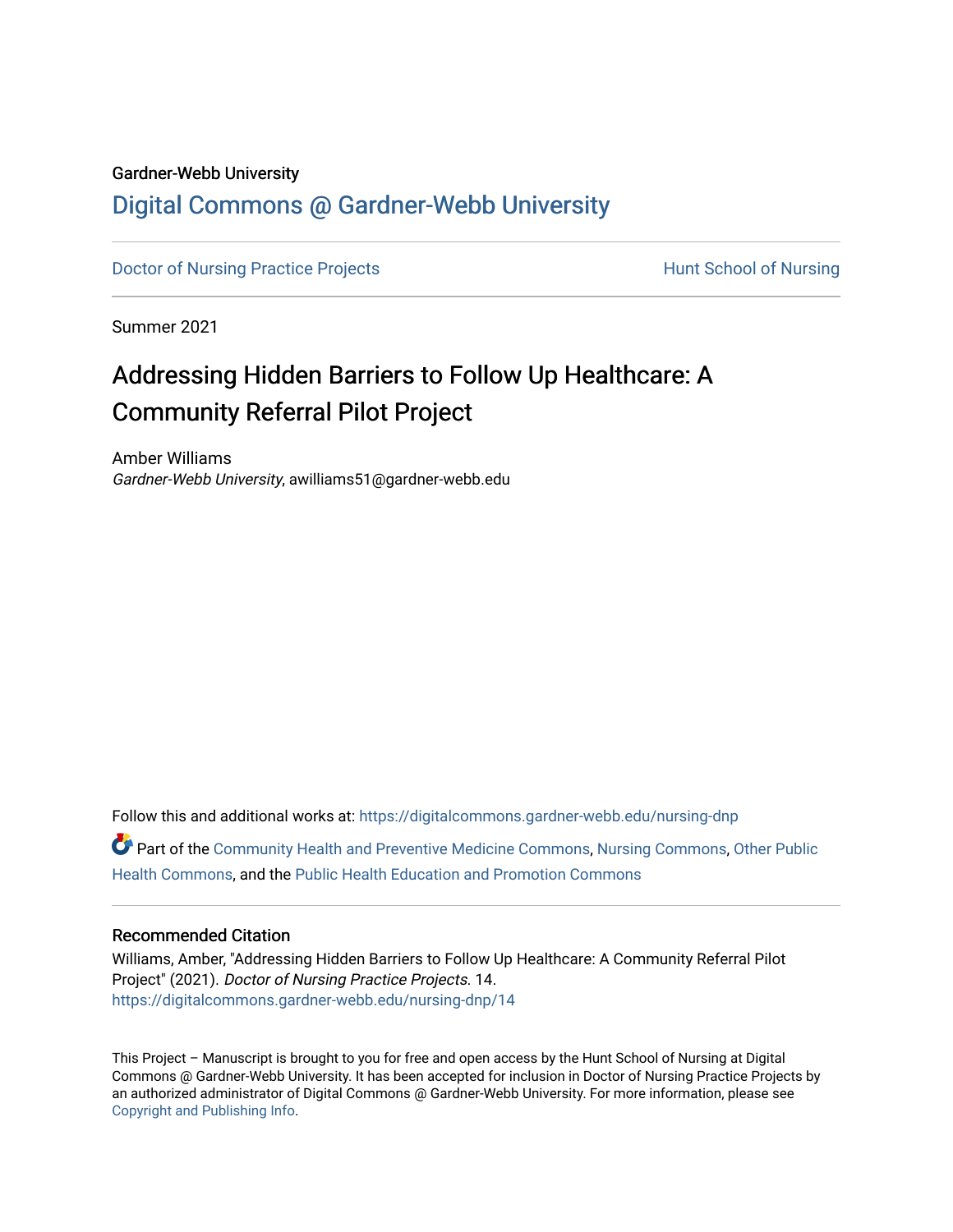**Addressing Hidden Barriers to Follow Up Healthcare:**

**A Community Referral Pilot Project**

## Amber Williams

A project submitted to the faculty of

Gardner-Webb University Hunt School of Nursing

in partial fulfillment of the requirements for the degree of

Doctor of Nursing Practice

2021

Student Name, Credentials Faculty Name, Credentials

Date Date Date

Submitted by: Approved by:

Amber Williams, MSN, RN Robin L Lang, DNP, MBA, RN

July 12, 2021 July 12, 2021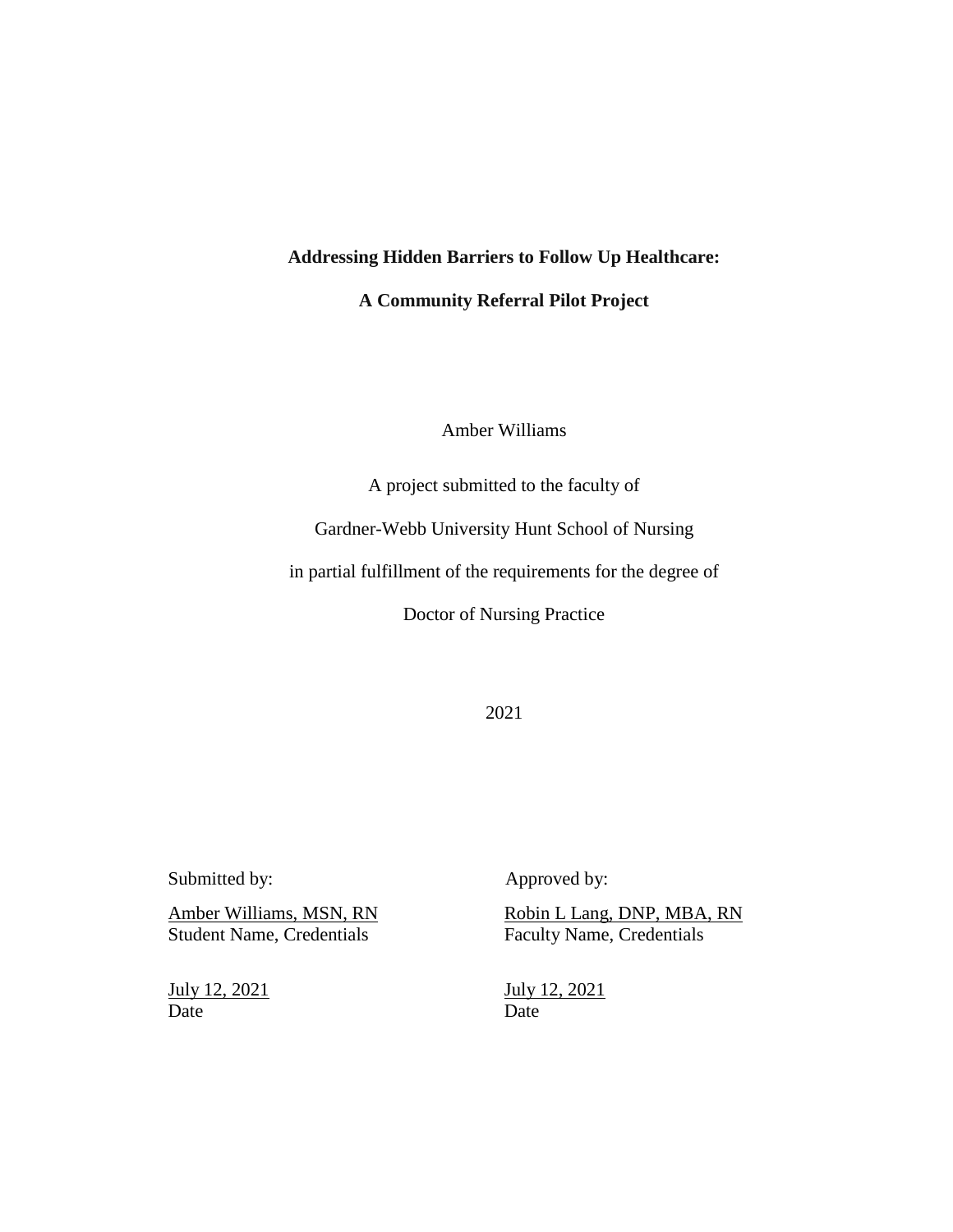#### **Acknowledgements**

I would like to thank my project chair, Dr. Robin Lang for the dedication and brilliance that was offered to this project through her expertise. I would like to thank all the staff and administration with Gardner-Webb University's Doctor of Nursing Practice program. Through their love and values, I have grown immeasurably. I would like to thank Dr. Linda O'Boyle for her years of dedication and mentorship to my personal growth. I would like to thank Crystal Horton and Baptists on Mission for their generosity and love for others as they fulfill Christ's mission of service here on earth.

I express gratitude for my family for their dedication, support, and sacrifices as I have worked long hours to research and learn. Thank you, Tanner, for believing in mommy even when I could not believe in myself. Most importantly, I would like to thank Jesus for his guidance and wisdom to see the world through His eyes.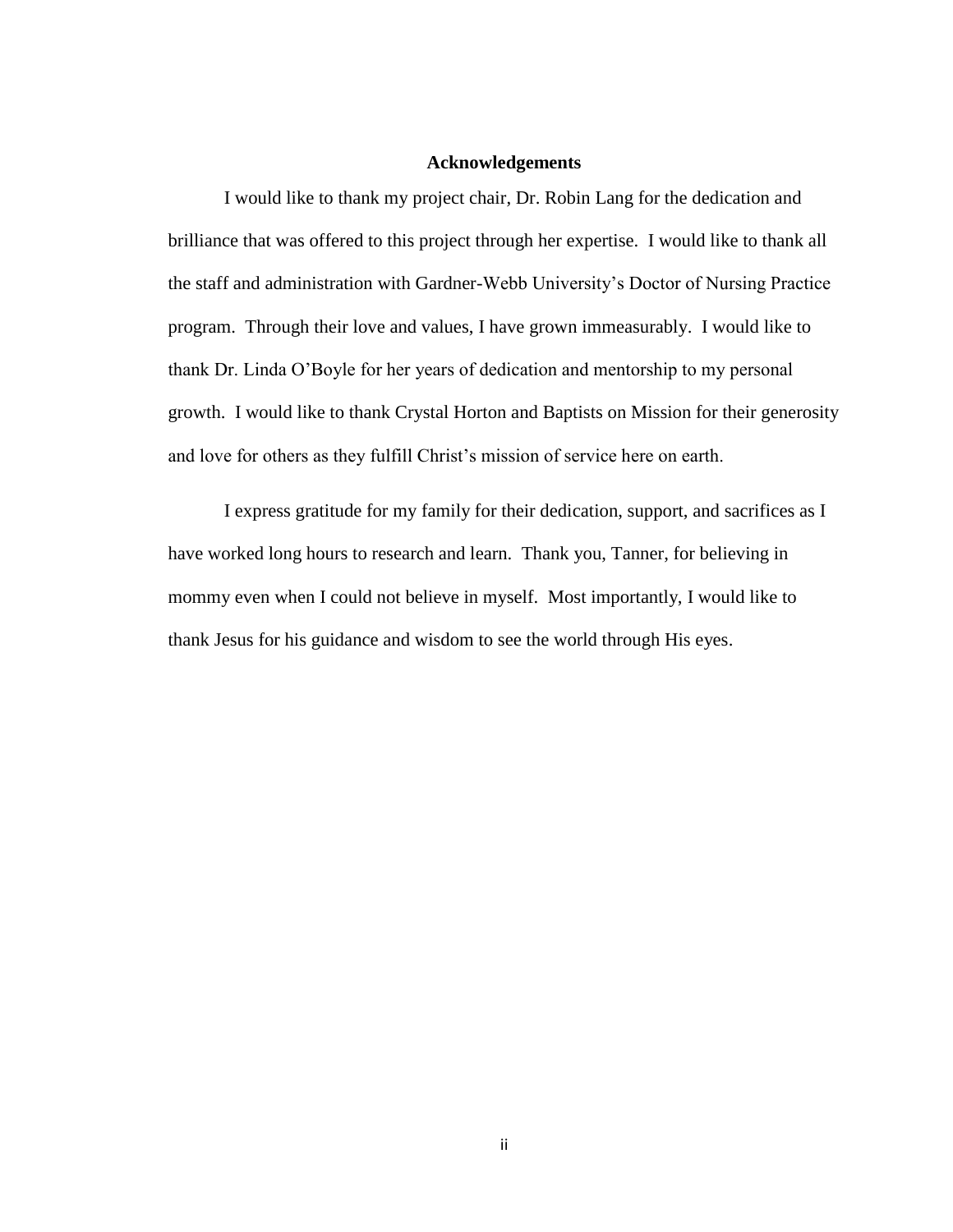©Amber Williams, 2021

All Rights Reserved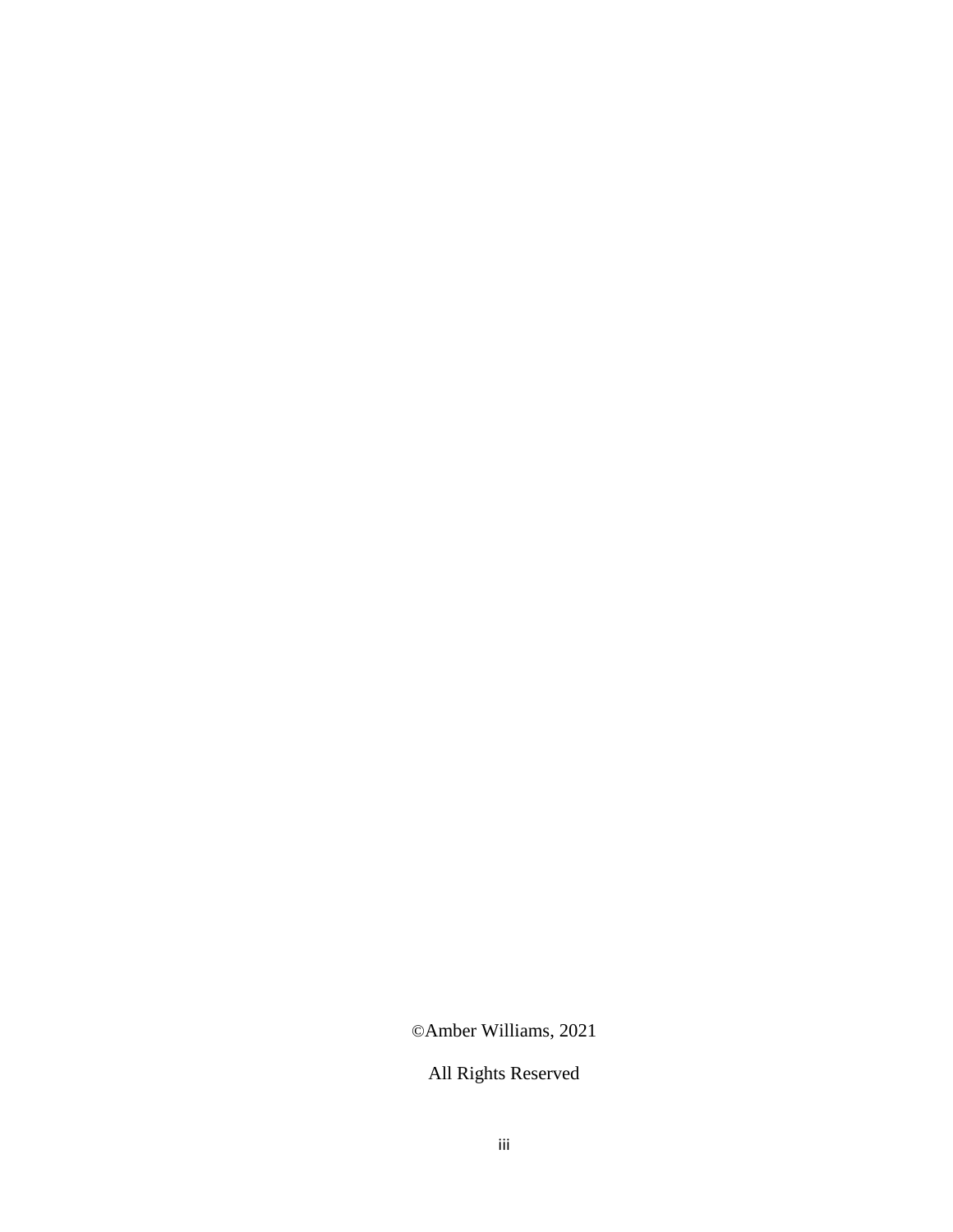## **Addressing Hidden Barriers to Follow Up Healthcare:**

## **A Community Referral Pilot Project**

#### **Abstract**

**Objective:** The project was aimed to reduce the number of participants lost to primary care follow-up following a mobile health unit screening event.

**Design:** A pilot study program screening tool implementation was utilized to address the hidden barriers of the Social Determinants of Health (SDoH) during a Winter 2021 event.

**Sample:** A group of 12 participants were screened during a mobile health unit event. Eight of the participants opted to be a part of the pilot study.

**Measurements:** A comparison ratio of Primary Care follow up was compared from the Winter of 2020 with Winter of 2021, where the screening tool was implemented.

**Intervention:** A screening tool that addressed the hidden barriers of SDoH was provided and a referral through NCCare360 was provided electronically for those who opted into the study to have their identified needs met.

**Results:** Three out of eight participants followed up with a Primary Care Provider (PCP) in Winter 2021 event that utilized the screening tool to identify the hidden barriers of the SDoH, as opposed to one out of eight participants who followed up with a PCP in Winter 2020 event that did not use the screening tool. There was a 25% increase in PCP follow up with participants who used the screening tool during the Winter 2021 event.

**Conclusion**: More studies with larger sample sizes are needed to determine effectiveness of SDoH Screening Tool in future implementations. Making the hidden barriers of SDoH a regular part of screening in the healthcare setting could help bring awareness to the needs of those who are deemed non-compliant, preventing future loss in follow up with a PCP.

*Keywords***: Social Determinants of Health, Primary Care Provider, Barriers, Health** 

#### **disparities, Health Promotion**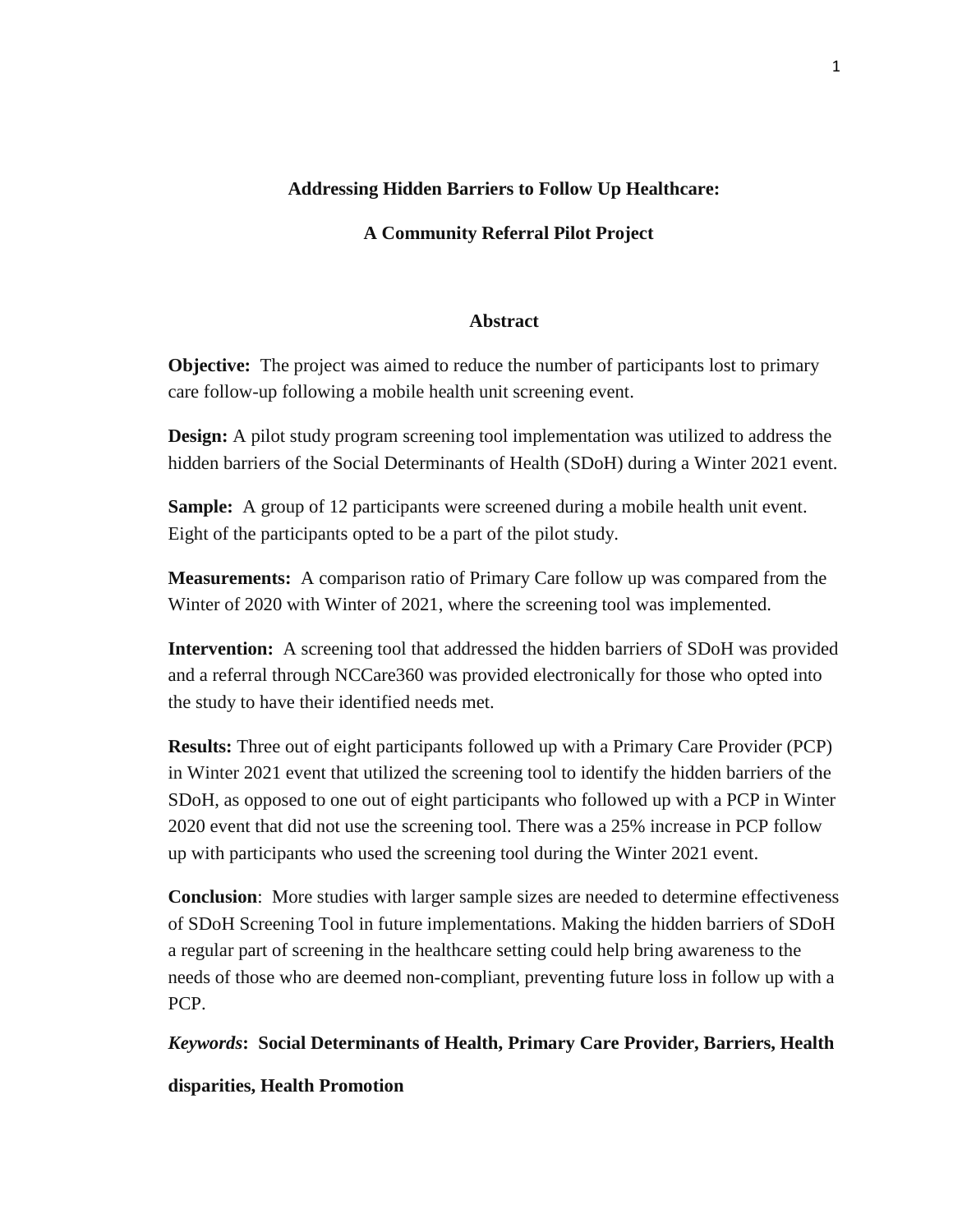#### **Background**

The purpose of this project was to reduce the number of patients lost to primary care follow-up after a community mobile health unit screening event. Free mobile health screening events in North Carolina were referring patients to a primary care provider once they screened positively for hypertension, diabetes, or high cholesterol through the Framingham Risk Assessment. Follow-up phone calls determined these patients were not following up with a Primary Care Provider, leading to a gap in continuity of care

Upon literature review, a research study on structural and hidden barriers to primary care suggested that community demographics which limited access to healthy food and exercise, lack of transportation, clinic and wait time, and diminished autonomy over healthcare contributed to poorer health outcomes and decreased access to Primary Care Providers (Freed et.al., 2013). According to Braveman and Gottlieb (2014), "despite gaps in current knowledge, the case for needing to address upstream socioeconomic factors is strong, and enough is known to inform interventions, which must be rigorously evaluated (para. 24)."

There is further need to increase trust and accessibility to healthcare through the establishment of a Primary Care Provider. The hidden barriers of the social determinants of health create healthcare disparities between vulnerable populations and further decrease trust in the healthcare community (Freed et.al., 2013). Good continuity of care with an established and accessible Primary Care Provider is associated with reduction in adverse associations between healthcare inequalities and overall health (Daniel & Kane, 2018). According to (Andermann, 2016, para. 3), "The social determinants of health include factors such as income, social support, early childhood development, education,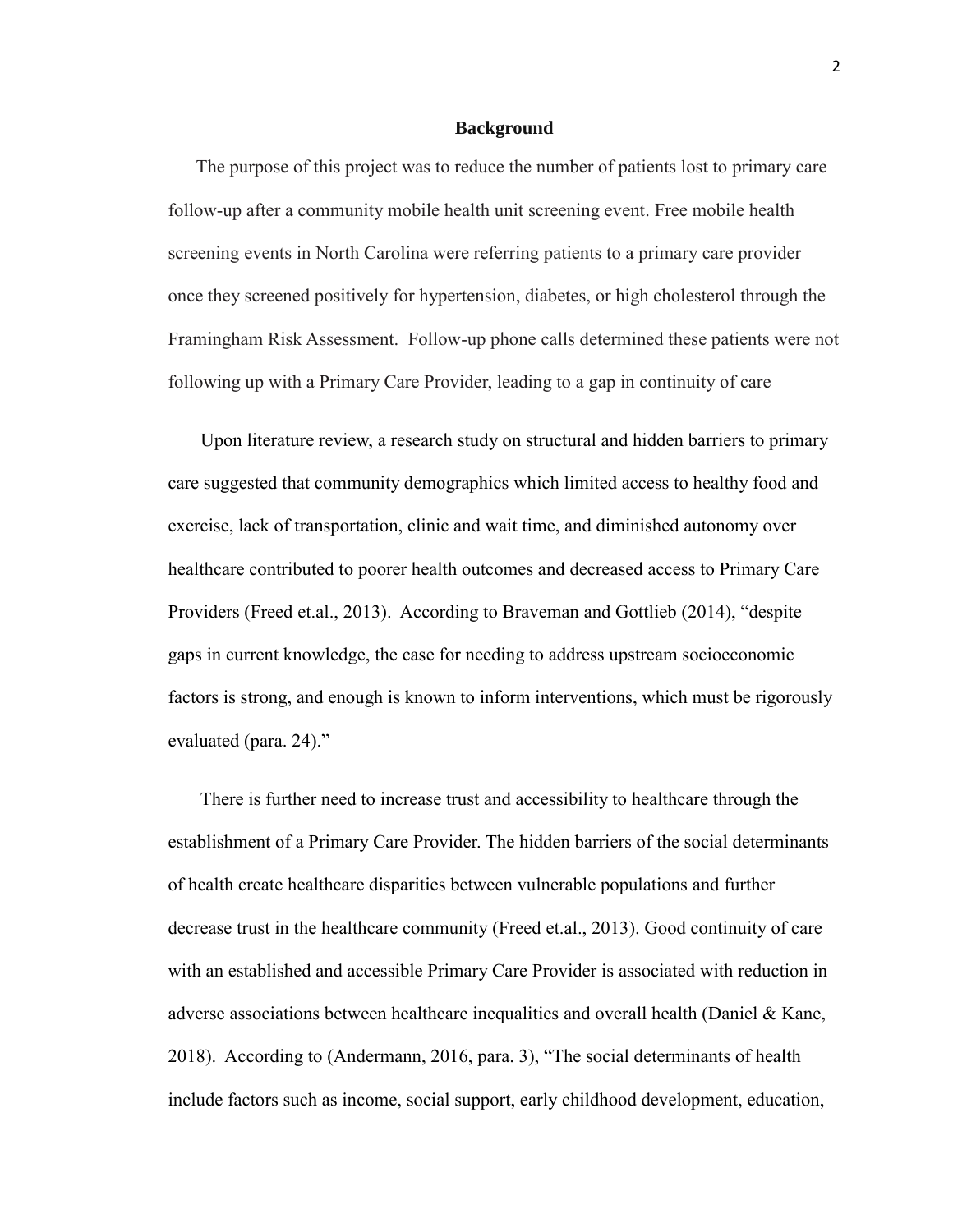employment, housing, and gender." The healthcare community could look to the hidden barriers of the social determinants of health such as transportation, lack of food, lack of housing, and lack of safety as reasons for not following up, as opposed to labels such as non-compliance.

#### **Method**

A community referral pilot project was designed which utilized a screening tool (Appendix A) that addressed the hidden barriers of the social determinants of health (SDoH). The screening tool addressed access to food, housing, transportation, and interpersonal safety in a mobile health screening event. Patients were screened and upon permission referred to NCCare360, a statewide coordinated care network to electronically connect those with identified needs with community resources during a February, 2021 mobile health unit screening event.

The mobile health screening unit was held at Opportunities Industrialization Center (OIC) in a rural North Carolina town. Participants attended the community event on a voluntary basis. There was no charge for the referral process to primary care for those positively screened or for any screening tests on site. Permission was granted from the North Carolina Baptists on Mission (NCBM) mobile health unit to access the subjects, and a partnership with NCBM mobile heath unit was established to utilize the pilot project. Informed consent was obtained prior to health screening and SDoH assessment.

Information was provided in writing to all who opted to participate in the screening process. Participants were informed that regardless of their decision to participate in the pilot project, in consistency with the NC Baptist on Mission Mobile Screening Unit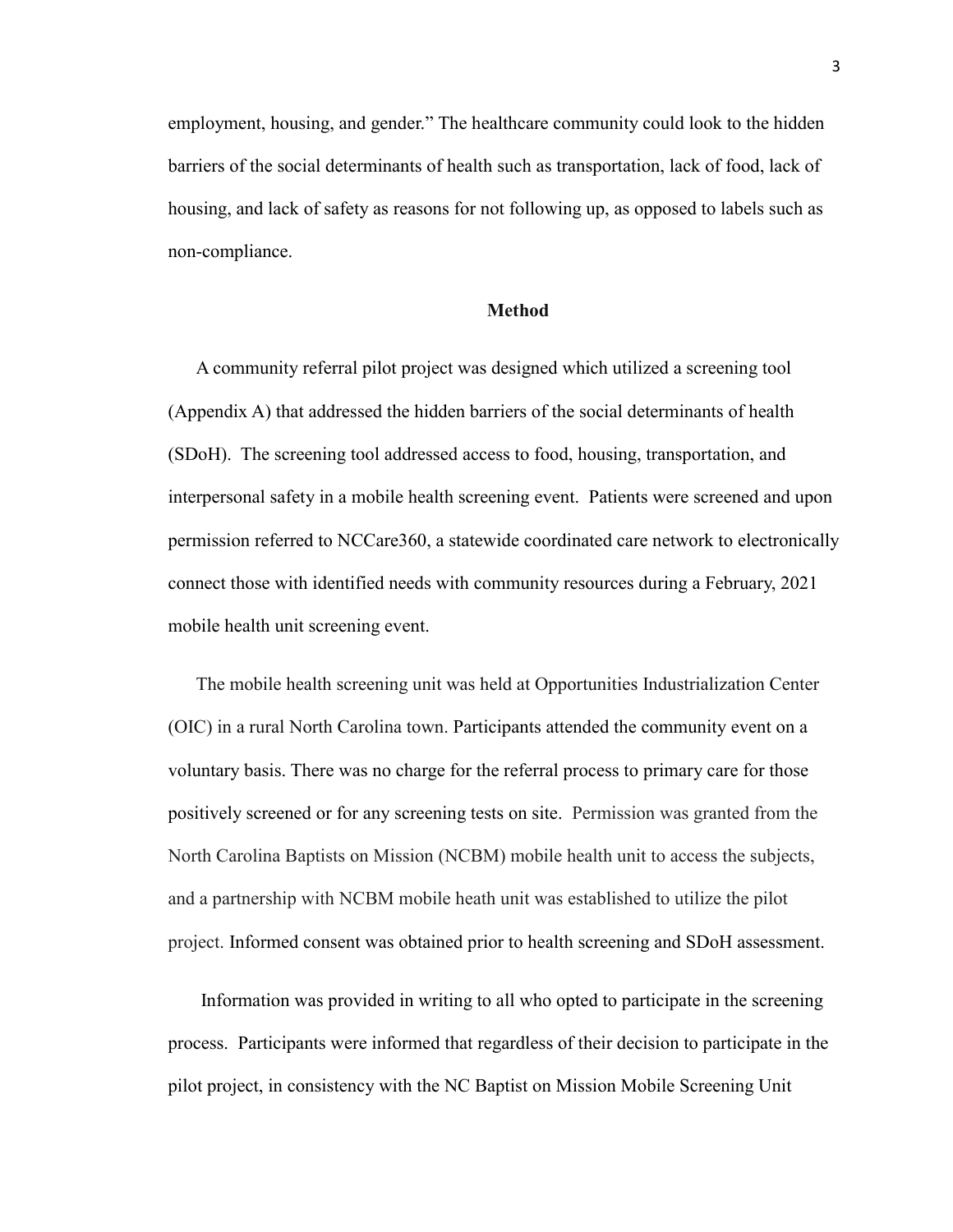policy, that referrals to primary care and/or community resources would be made as screening assessment indicated. Participants could opt out of the pilot study by not providing consent or not answering the SDoH assessment questionnaire assessment. NCBM utilized the Framingham Risk Assessment screening questionnaire which collected the following data: demographic data (gender, age, race); health screening results for height/weight (BMI), HgBA1C, cholesterol and blood pressure as part of routine procedure. As indicated, a referral was made to a Primary Care Provider.

To conclude the screening process, the pilot project consisted of a SDoH screening tool provided through the North Carolina Department of Health and Human Services (NCDHHS) that addressed the barriers to healthcare such as access to food, transportation, housing, and safety. Any barriers identified were electronically entered into NCCare360 which was utilized as a referral resource to meet the needs of the identified barrier. NCCare360 required electronic signature from participants, which dually served as permission for agency to be contacted for referral and for their phone number to be used. Finally, participants provided permission for a phone number to be contacted to determine if they followed up with a Primary Care Provider within one month from screening event.

Follow up data was assessed within 30 days to determine follow up compliance with a Primary Care Provider. Data of primary care follow up rates were compared from Winter community 2020 with Winter event 2021 event to determine if addressing the hidden barriers of the SDoH reduced the number of patients lost to follow-up after a community health unit screening event.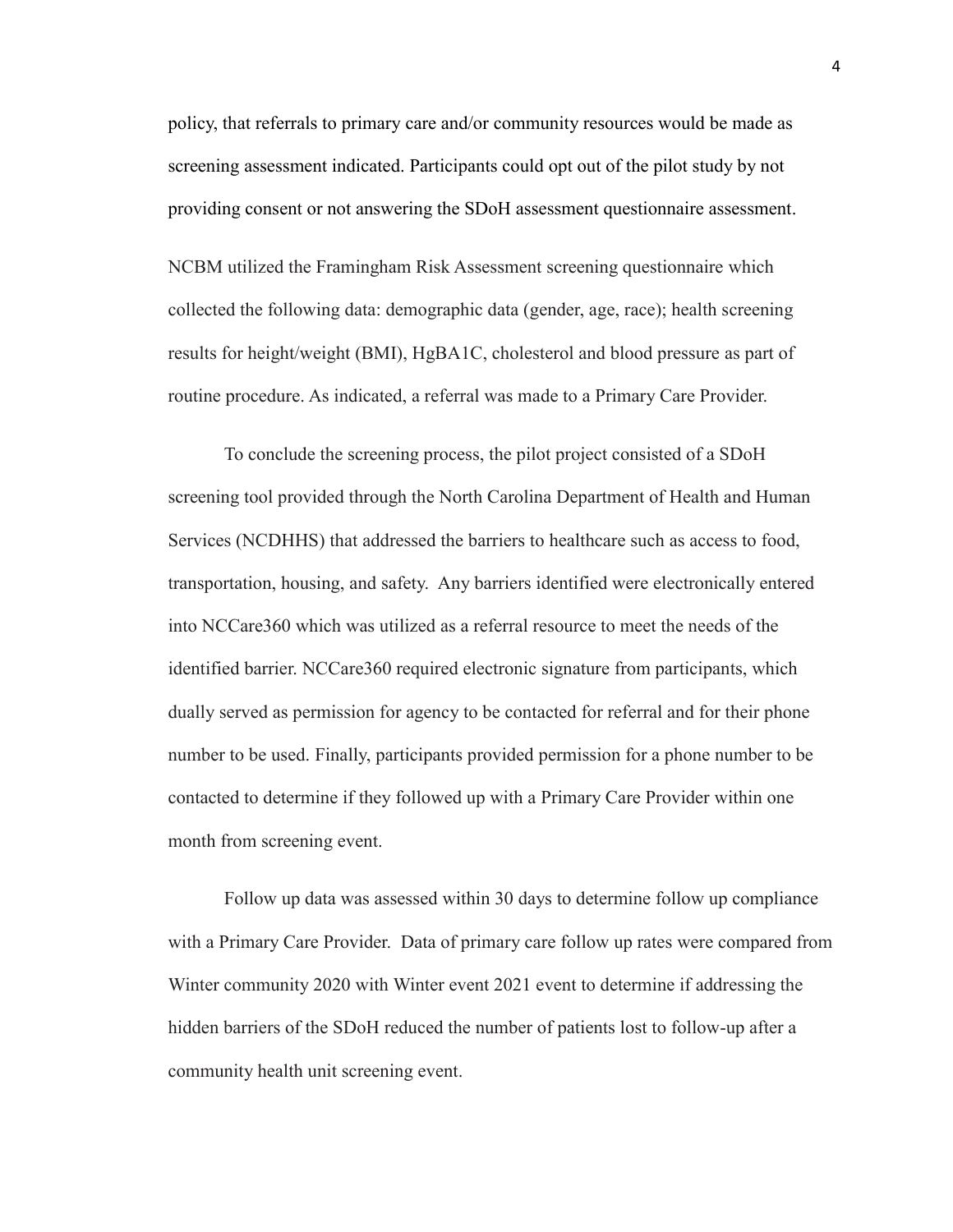#### **Results**

There were twelve participants in the MHU screening event of Winter 2021. Of the twelve participants, eight participated in the SDoH assessment screening tool. All eight participants qualified for a primary care referral, and three were determined to completed follow up with a Primary Care Provider.

 There were eight participants screened and referred to a Primary Care Provider in the Winter 2020 comparison group. The Winter 2020 comparison group that did not utilize the screening tool which addressed the hidden barriers of the SDoH had eight participants, with one who completed primary care follow up. The limiting factor of the results is the small sample size in participants. However, there was determined to be a 25% increase in follow up compliance for the Winter 2021 that participated in the screening tool to address the hidden barriers of the SDoH.

 These results aim to be presented at a formal presentation for Gardner-Webb University at Hunt School of Nursing Scholars Day and will be archived in GWU Dover Library electronic database. Results were shared with the NC Baptists on Mission Health Screening Ministry, and will be submitted for professional journal publication.

#### **Discussion**

The Winter 2021 pilot study demonstrated the screening tool that identified the hidden barriers of SDoH could be of benefit in future health unit screens to increase the likelihood of primary care follow up. Further research with larger sample sizes would be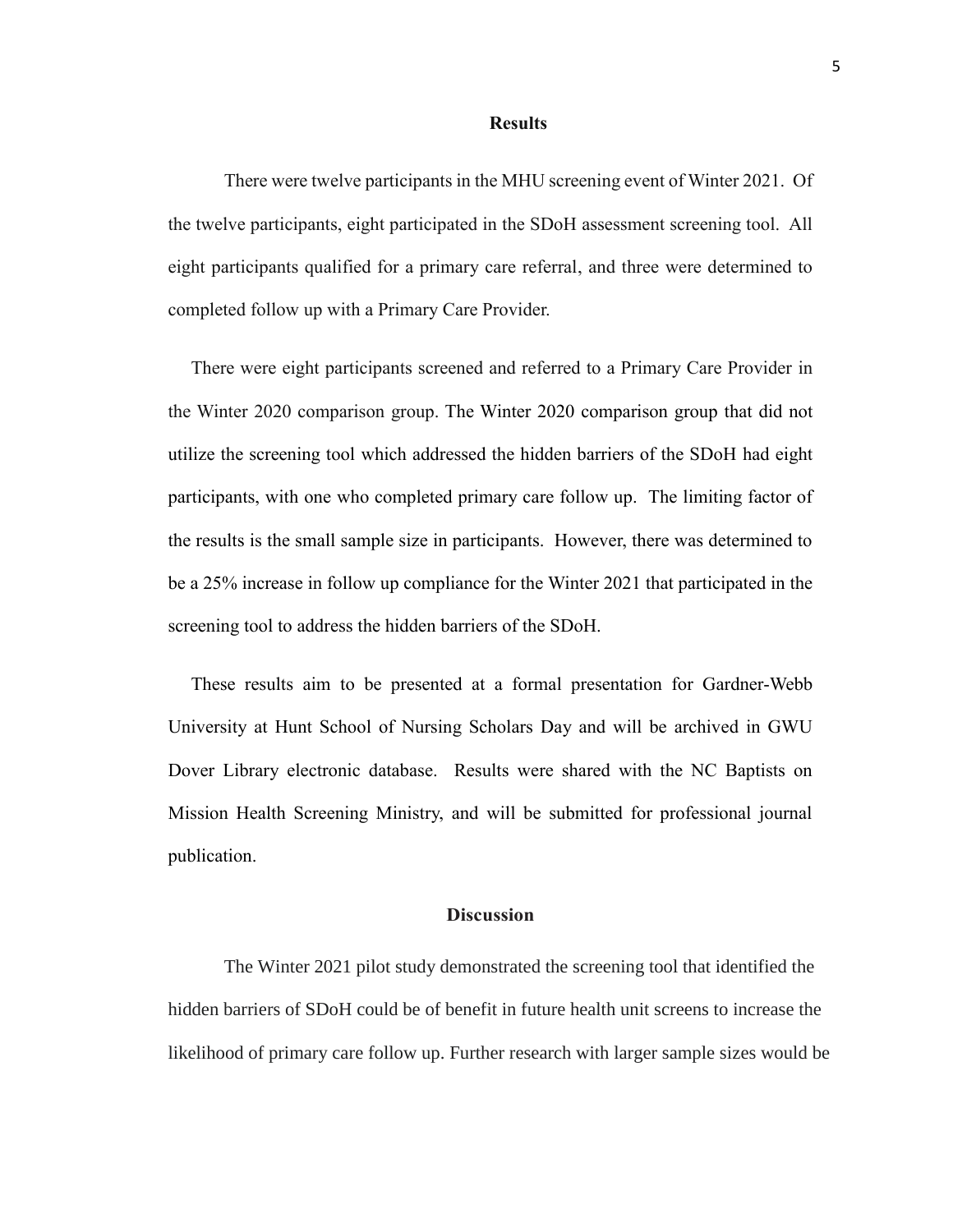recommended to further validate the improved primary care follow up with the SDoH barriers being addressed at the time of health screening.

Limitations such as bias, judgment, and lack of education on barriers to SDoH could be hindrances to the further development of similar pilot studies in the future. Education to discuss and determine the hidden barriers of healthcare could bring awareness in the medical community towards those labeled as non-compliant. According to (Phillips, et.al, 2020), "The social determinants of health (SDoH) are receiving considerable attention globally due to their tremendous influence in shaping health status, quality of life and health outcomes (para. 6)." There is a need for more of these projects to be utilized to determine more results. Consideration of the barriers in SDoH in other inpatient and outpatient healthcare settings could alleviate the label of non-compliance and provide growth for personal health autonomy and growth in the future for those being treated. Assessing the SDoH as hidden barriers to follow-up care may assist community referral agencies to provide services needed by the patient not commonly identified during a mobile screening event. Meeting these needs may improve primary care follow up allowing for better health care outcomes.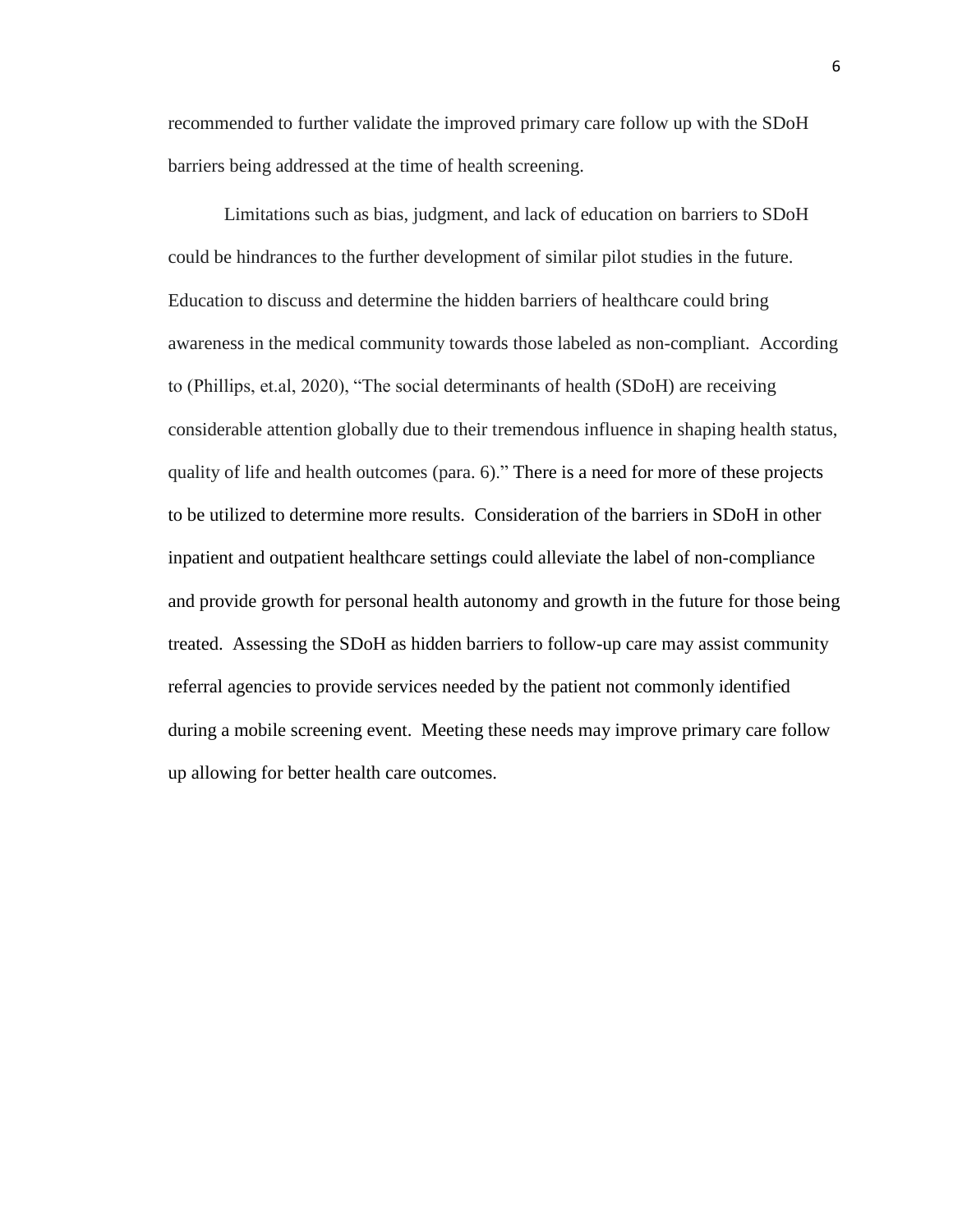#### **References**

- Andermann, A., & CLEAR Collaboration (2016). Taking action on the social determinants of health in clinical practice: a framework for health professionals. *CMAJ: Canadian Medical Association journal = journal de l'Association medicale Canadienne*, *188*(17-18), E474–E483.<https://doi.org/10.1503/cmaj.160177>
- Braveman, P., & Gottlieb, L. (2014). The social determinants of health: it's time to consider the causes of the causes. *Public health reports (Washington, D.C.: 1974)*, *129 Suppl 2*(Suppl 2), 19–31.<https://doi.org/10.1177/00333549141291S206>
- Daniel, H., Bornstein, S., & Kane, G. (2018, April 17). [Addressing social determinants to](file:///C:/Users/langr/Downloads/Daniel, H.,%20Bornstein, S.,%20&%20Kane, G.%20(2018,%20April%2017). Addressing%20social%20determinants%20to%20improve%20patient%20care%20and%20promote%20health%20equity:%20An%20American%20College%20of%20Physicians%20position%20paper.%20ACP%20Journals. https:/www.acpjournals.org/doi/10.7326/m17-2441)  [improve patient care and promote health equity: An American College of](file:///C:/Users/langr/Downloads/Daniel, H.,%20Bornstein, S.,%20&%20Kane, G.%20(2018,%20April%2017). Addressing%20social%20determinants%20to%20improve%20patient%20care%20and%20promote%20health%20equity:%20An%20American%20College%20of%20Physicians%20position%20paper.%20ACP%20Journals. https:/www.acpjournals.org/doi/10.7326/m17-2441)  [Physicians position paper. ACP](file:///C:/Users/langr/Downloads/Daniel, H.,%20Bornstein, S.,%20&%20Kane, G.%20(2018,%20April%2017). Addressing%20social%20determinants%20to%20improve%20patient%20care%20and%20promote%20health%20equity:%20An%20American%20College%20of%20Physicians%20position%20paper.%20ACP%20Journals. https:/www.acpjournals.org/doi/10.7326/m17-2441)  Journals. [https://www.acpjournals.org/doi/10.7326/m17-2441](file:///C:/Users/langr/Downloads/Daniel, H.,%20Bornstein, S.,%20&%20Kane, G.%20(2018,%20April%2017). Addressing%20social%20determinants%20to%20improve%20patient%20care%20and%20promote%20health%20equity:%20An%20American%20College%20of%20Physicians%20position%20paper.%20ACP%20Journals. https:/www.acpjournals.org/doi/10.7326/m17-2441)
- Freed, C. R., Hansberry, S. T., & Arrieta, M. I. (2013). Structural and hidden barriers to a local primary health care infrastructure: autonomy, decisions about primary health care, and the centrality and significance of power. *Research in the sociology of health care*, *31*, 57–81. [https://doi.org/10.1108/S0275-4959\(2013\)0000031006](https://doi.org/10.1108/S0275-4959(2013)0000031006)
- Phillips, J., Richard, A., Mayer, K., Shilkaitis, M., Fogg, L., & Vondracek, H. (2020, July 11). Integrating the social determinants of health into nursing practice: Nurses' perspectives. Sigma Theta Tau International. [https://sigmapubs.onlinelibrary.wiley.com/doi/full/10.1111/jnu.125](https://sigmapubs.onlinelibrary.wiley.com/doi/full/10.1111/jnu.12584) [84](https://sigmapubs.onlinelibrary.wiley.com/doi/full/10.1111/jnu.12584)